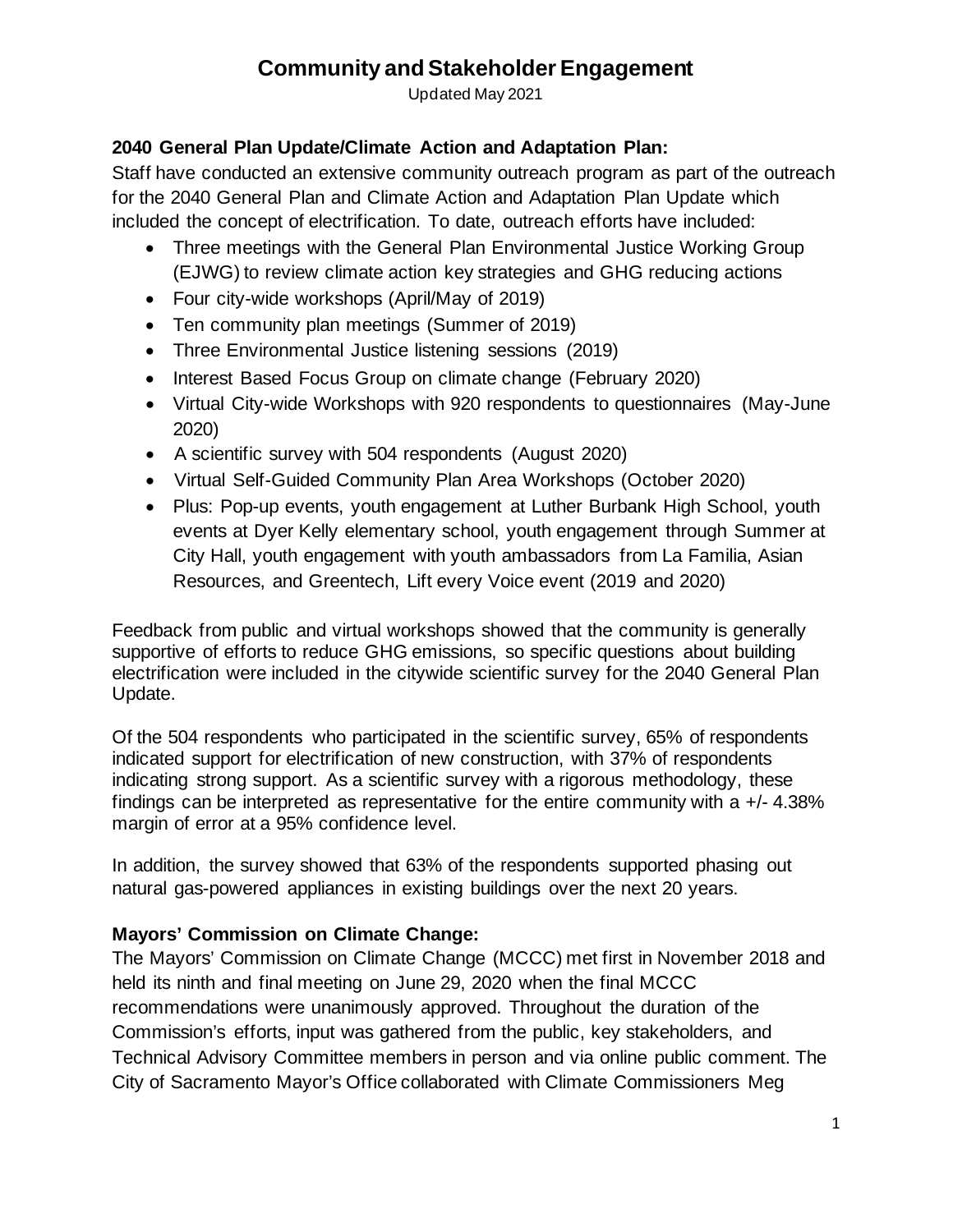Updated May 2021

Arnold and the Sacramento Metro Chamber to host a series of business roundtables and conversations with small and businesses, individuals, large employers, supply chains and over 100 stakeholders tied to business. Industries and stakeholder groups involved included real estate and development, multi-family property owners and managers, building contractors, restaurants, manufacturing operators, major employers, green businesses, shared mobility service providers, labor unions, and workforce development organizations. The City of Sacramento Mayor's Office and Climate Commissioner and West Sacramento Councilman Chris Ledesma presented to and received feedback from the West Sacramento Chamber of Commerce as well.

The Built Environment Technical Advisory Committee solicited comments on the electrification strategies and tactics during each meeting as did the MCCC during its public meetings and online. The Mobility Technical Advisory Committee had further advised that the cities adopt CALGreen Tier 2 standards for EV capability. Although not included in the final report adopted by the MCC, the Electric Vehicle Charging Infrastructure Ordinance is consistent with this recommendation. The built environment recommendation reflects feedback from the development community on considerations for and potential projects in downtown Sacramento. This feedback resulted in the split timing strategy for electrification of new construction with low-rise by 2023 and the highrise buildings by 2026.

Outreach also included feedback from the Equity Technical Advisory Committee and organizations that represent entities that will be affected by the retrofit of future buildings.

#### **Sacramento Municipal Utility District:**

The Sacramento Municipal Utility District (SMUD) kicked off its building electrification programs in June of 2018 with incentive programs for space and water heating, induction cooking, and programs for single family and multifamily developers. To date over 3,000 customers have taken advantage of these programs. As part of these programs SMUD has performed various outreach including:

- Over a dozen training events focused on architects, engineers, contractor, and developers.
- Induction training events held in over 6 libraries in the Sacramento area.
- Maintained induction cooking unit in the library's' lending program.
- Held a heat pump water heater technology forum at SMUD with over 100 attendees.
- Handed out flyers and magnets at home shows.
- Building contractors who work in SMUD programs promote electrification and its benefits.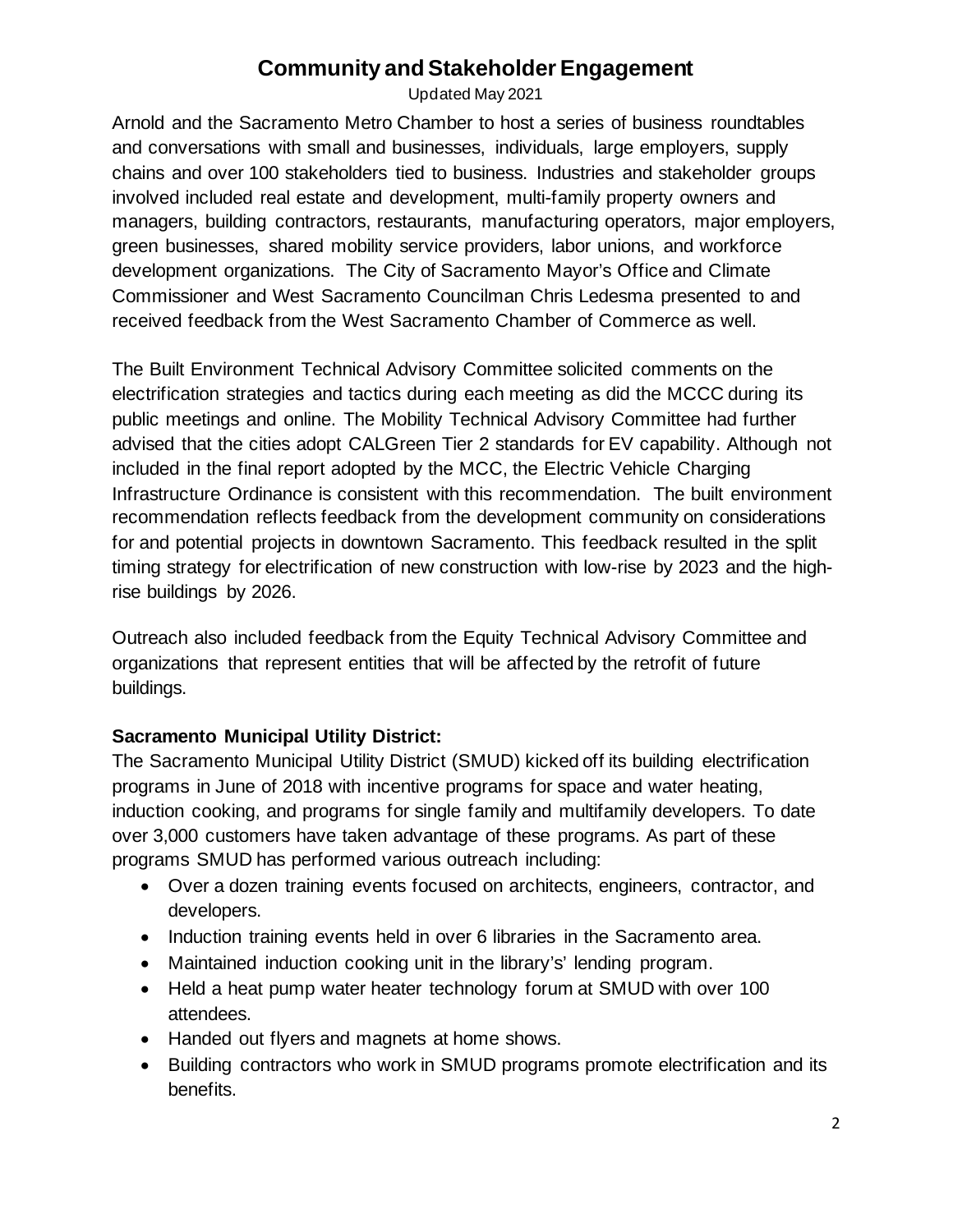Updated May 2021

• SMUD's website includes information about the benefits of going electric, information about residential electric vehicles, all-electric smart homes, and SMUD programs (including educational videos explaining the technology and the environmental benefits of the technology).

#### **EV Strategy/Blueprint:**

In December 2017, the City adopted its first EV Strategy following stakeholder and community engagement. The City conducted additional engagement in 2019 to solicit community feedback on EV adoption and development standards through the City's EV Blueprint planning effort. Outreach included the following:

- Over 15 community events throughout Sacramento including pop-up events and workshops to stakeholder presentations,
- An online survey available on the City website and at events, with 307 responses.
- A presentation to the Planning and Design Commission, with support for Title 17 amendments and an initial proposal of requiring EV-ready installations with an installed outlet.
- Stakeholder meetings with business and development representatives, affordable housing providers, and EV mobility technology companies.

## **SPECIFIC OUTREACH CONDUCTED TO DATE FOR THE ORDINANCE:**

City staff have participated in a number of stakeholder meetings. Feedback and discussion from stakeholders engaged in the last five months follows. The ordinance reflects staff recommendations, accounting for the range of issues raised in the extensive engagement process. See Electrification Q&A for further information these issues.

American Institute of Architects, Central Valley Chapter

• Discussion focused on SMUD incentives, electric equipment, and utility readiness. Both PG&E and SMUD indicated support and ready to handle electrification of new construction as of today.

## UA Local 447, Plumbers and Pipefitters

- UA Local 447 generally embraces climate actions with some caveats.
- Gas piping work averages about 22.5% of the UA Local 447 work. According to UA Local 447, this work would account for more than 300,000 person-hours per year. A concern is that this ordinance could potentially put 150 members (10%) out of work in a year, without a "just transition" to ensure members can shift workload into other types of carbon-free work while maintaining and increasing wages.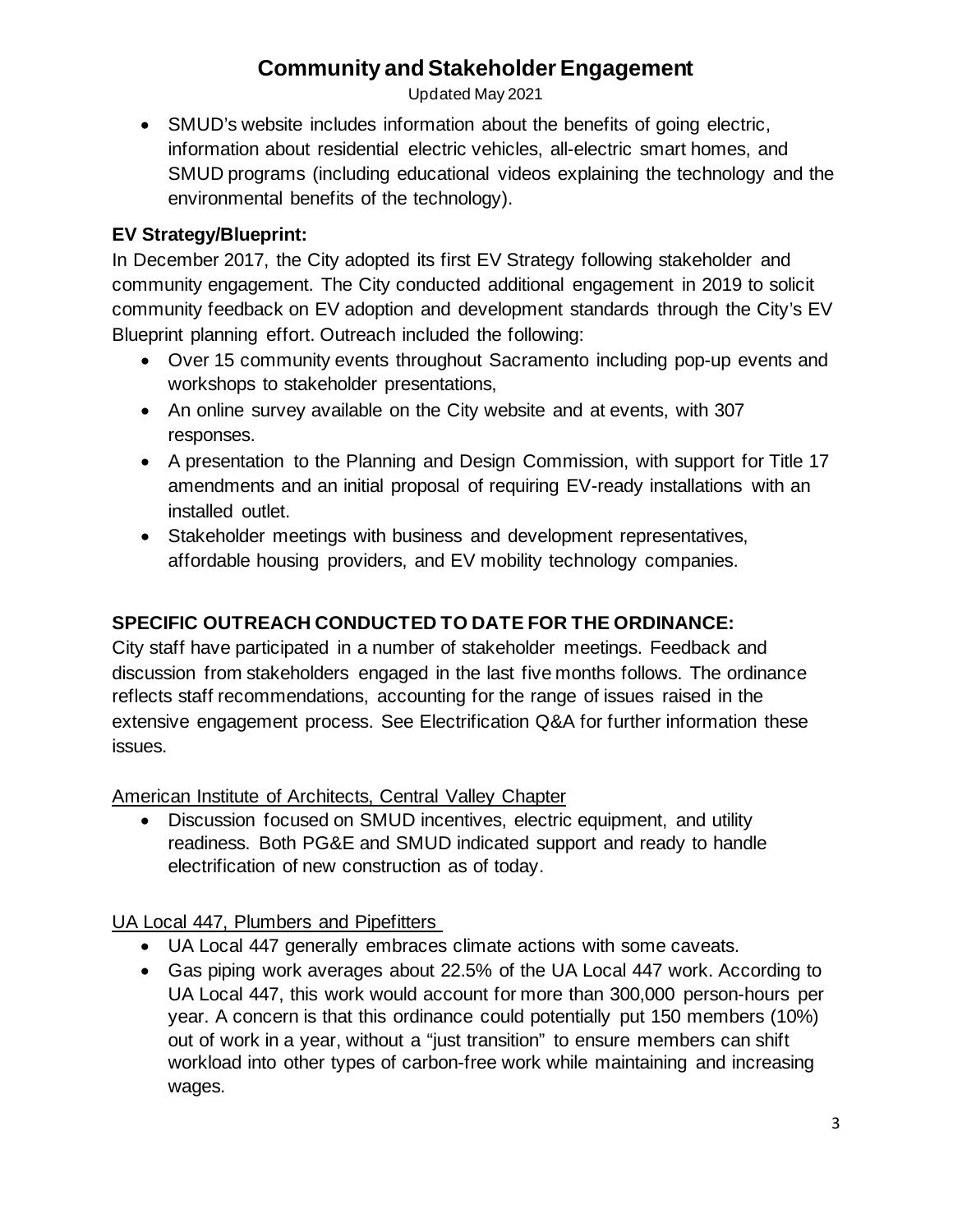Updated May 2021

• Suggestions to identify additional opportunities for greywater and rainwater catchment systems to provide work for plumbers and pipefitter to offset losses. These are ongoing items of discussion with the UA Local 447 for collaboration and partnership to operationalize a just transition with labor and workforce groups.

#### Downtown Urban Infill/Business Coalition/Building Industry Association

- Issues noted are as follows:
	- o Options and availability are sometimes limited for certain uses. As an example, tanks in breweries typically require gas.
	- o Concerns about feasibility and costs for developers.
	- o Availability of equipment may be limited for some applications such as industrial uses and larger facilities.
	- o Chefs and the cooking industry prefer cooking over a flame as allowed by gas cooking appliances. Many chefs also like to cook with caste iron, which can damage induction cooktops.
	- Concerns: Implications about potentially adopting earlier than 2023:
		- o Post-COVID market recovery not expected until the end of 2022.
		- $\circ$  Lead time is needed for developers to plan their projects. Do not want to drive businesses outside of the City.
		- o Sacramento has a skilled labor gap and shifting to all electric could exacerbate challenges.

#### Pacific Gas & Electric

• PG&E conveyed support of the City's electrification efforts and has assisted by providing the support of PG&E on-call contractors to present and participate in City-led webinars.

#### Sacramento Metropolitan Air Quality Management District

- SMAQMD supports the efforts due to significant air quality benefits.
- The New Building Electrification Ordinance aligns with the District's recently amended Greenhouse Gas Thresholds Best Management practices, which establish that new projects subject to the thresholds should not include gas or should mitigate emissions with prewiring for 100% electric.

#### 350 Sacramento

- Key recommendations include:
	- o An earlier effective date, similar to the recently enacted ordinances already in effect elsewhere in the state. If the effective dates remain unchanged, an electric-ready requirement should go into effect now. Electric-ready would reduce the costs for major retrofits.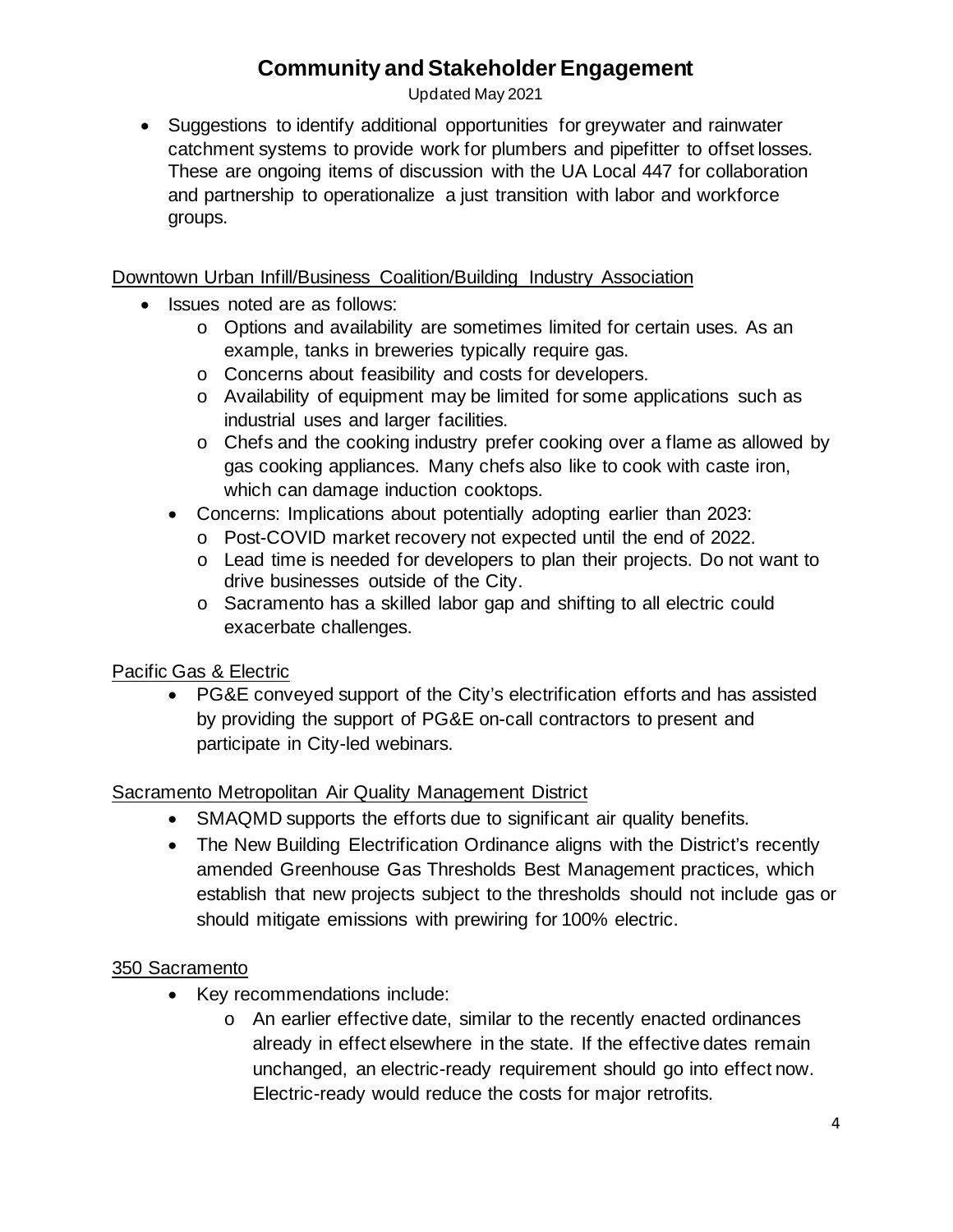Updated May 2021

o Major retrofits should be addressed as the next strategy.

City of Sacramento Housing Policy Working Group

- Housing Policy Working Group members noted the following:
	- o Recommended meeting with affordable housing developers to understand their unique challenges.
	- o Strong interest was expressed in working with SMUD to advance net energy metering and virtual net energy metering as a critical priority. *See Electrification Ordinance Q&A for more details about the role of Net Energy Metering and Virtual Net Energy Metering in electrifying multi-unit affordable housing.*
	- o The challenge of electric central water heating for high-rise development was noted.
- In separate stakeholder meetings, affordable housing developers shared further information regarding electric hot water heaters, considerations for electric readiness, and cost considerations.
- In follow-up conversations, Working Group members also indicated:
	- o A distinguishing feature of net energy metering is that affordable housing developers can use it as an upfront tool to make a project more competitive for financing. By contrast, SMUD rebates for allelectric housing are available after construction is complete.
	- o Certain electric appliances, such as induction cooktops are more expensive than conventional gas appliances. Without the ability to take advantage of SMUD rebates, an upfront financing tool, or net energy metering, these costs cannot be easily accommodated by affordable housing projects while remaining competitive for available financing programs and tax credits.

## **SacEV Association**

• Participants emphasized the importance of standards to increase EV charging options in multi-family development, and recommendations to increase the requirement for EV capability and EV infrastructure to more ambitious levels.

## SacPEV Collaborative

- Feedback included the following:
	- o Standards for new construction are critical to ensure the provision of EV charging in multi-family development and advance equitable access to zero-emission vehicle technologies.
	- o The next state building code is anticipated to increase EV capability requirements for voluntary CALGreen tiers, consistent with the City's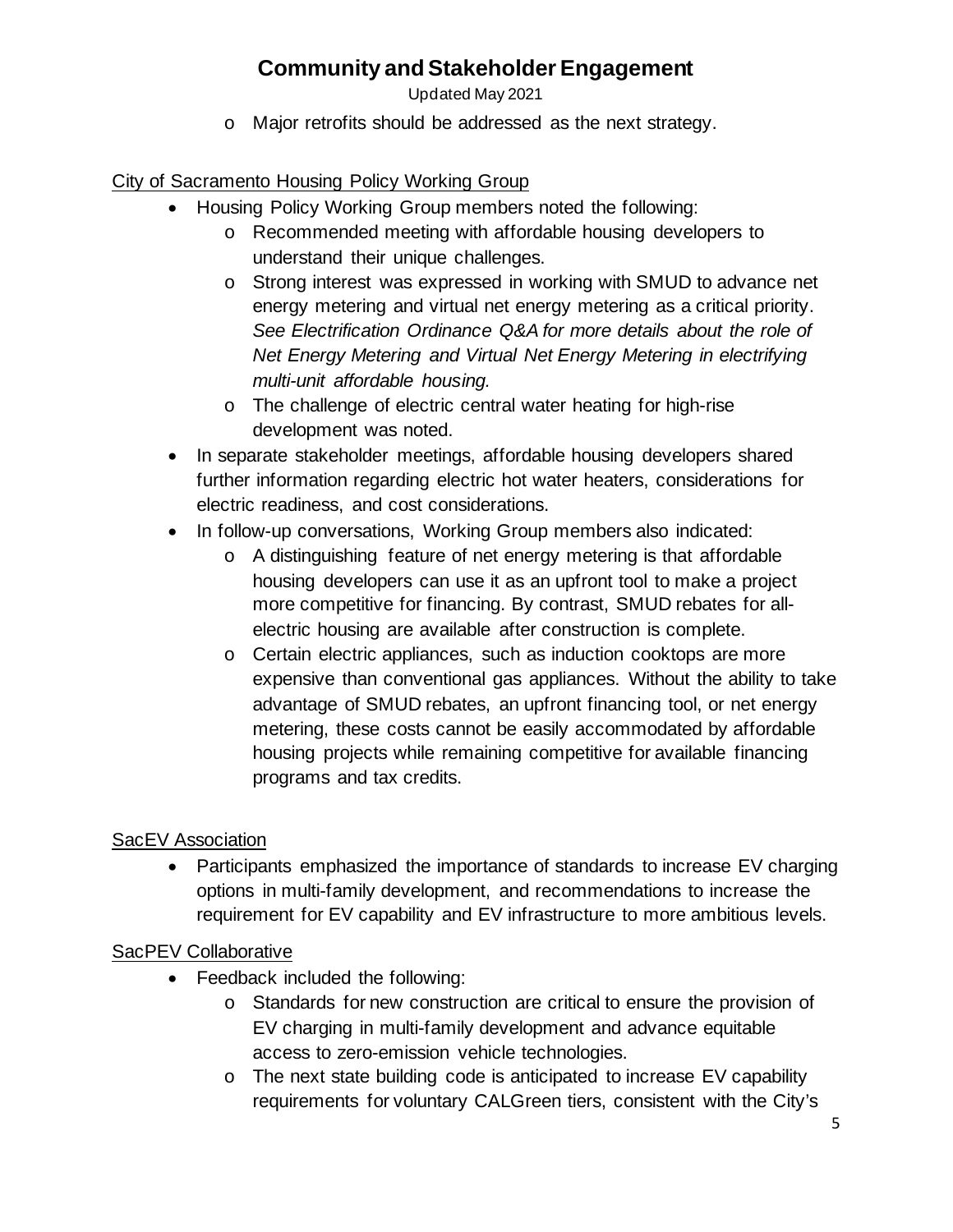Updated May 2021

proposal and aligns with anticipated future voluntary EV charging tiers in CALGreen.

#### Restaurant Stakeholders

- City staff convened and participated in multiple meetings to discuss restaurant perspectives with local restauranteurs, the California Restaurant Association, PBIDs, and ethnic and business chambers.
- Several stakeholders emphasized their desire for a permanent restaurant exemption in the ordinance, and further delay in ordinance implementation. Many restaurant stakeholders indicated concern with shifting cooking methods to electric technologies, while others indicated a desire for partnership and collaboration to demonstrate electric cooking technologies.
- Local Asian restauranteurs shared information on challenges for electrifying traditional Asian cooking methods, and feedback on the absence of market readiness for some high-intensity cooking applications.

## Manufacturing Stakeholders

- In several discussions with local manufacturing representatives, the Sacramento Valley Manufacturing Initiative, the Power Inn Alliance, and chambers of commerce, stakeholders shared information regarding manufacturing processes, challenges, and concerns with electrification and ordinance timelines. Issues raised included evaluating necessary electrical service sizes, grid reliability, impact on restaurants, relative cost of gas vs. electricity, technical feasibility, the infeasibility waiver process, and SMUD incentives.
- Staff also received feedback on timelines for the phased infrastructure investment and build-out of manufacturing parcels. Stakeholders also provided examples of local manufacturing process loads.

#### Sacramento Association of Realtors, Government Relations Committee

• Stakeholders discussed the ordinance and considerations for next steps to plan for the electrification of existing buildings.

## Environmental Justice Collaborative Governance Committee

• Staff met with the EJCGC to listen to questions and feedback, and confirmed a schedule for ongoing engagement on existing building electrification efforts.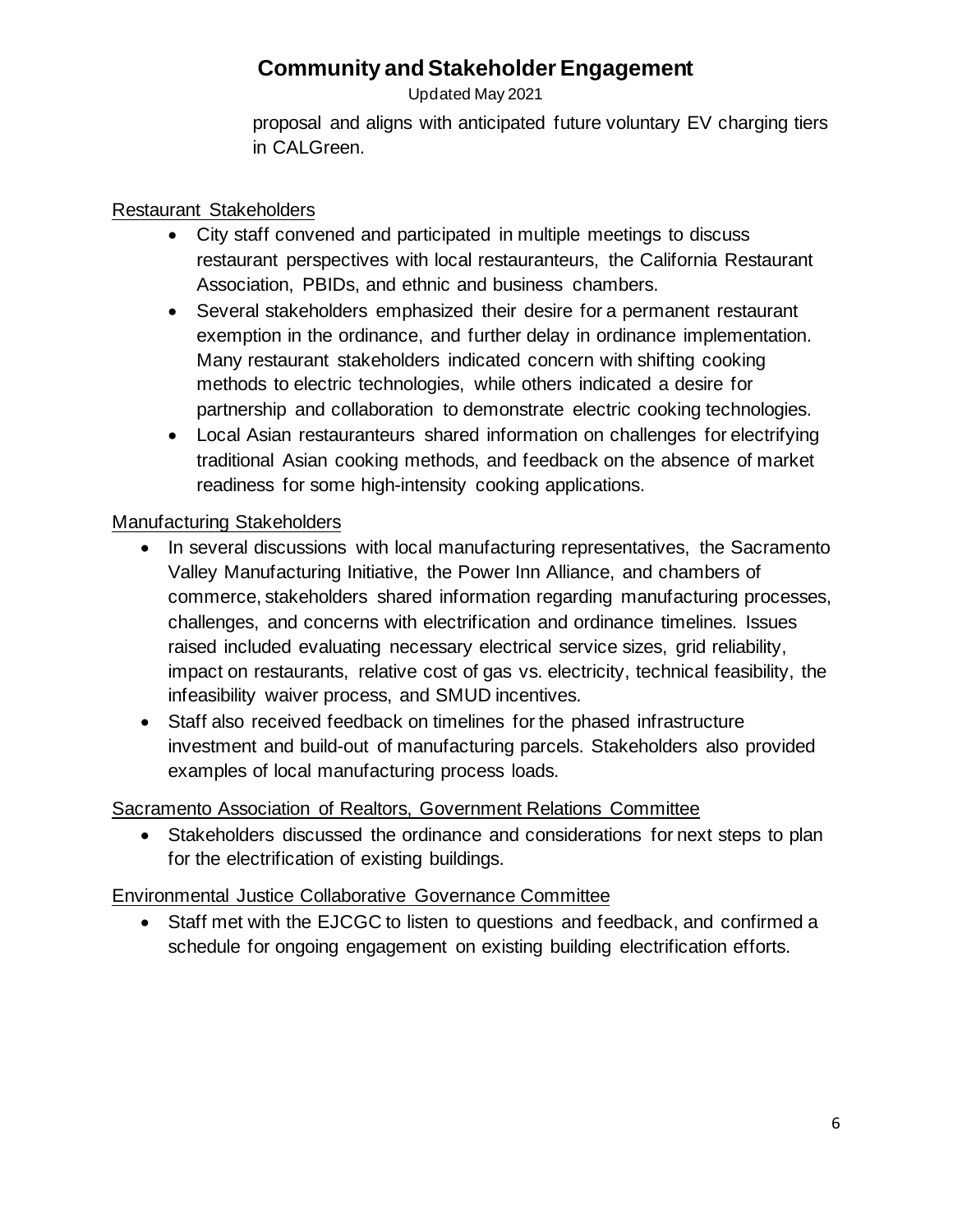Updated May 2021

## **Topic-Focused Webinar/Outreach Event Series**

City staff hosted eight topical webinars on electrification topics. These webinars were broadly promoted through the electrification ordinance email distribution lists, stakeholder outreach, and the City website at

[Cityofsacramento.org/SacElectrificationOrdinance.](http://www.cityofsacramento.org/SacElectrificationOrdinance)

#### Electrification 101:

• Pre-recorded webinar providing essential background information about what the City is proposing, and the rationale and context for building electrification. Speakers included City staff, SMUD staff, and staff from the Building Decarbonization Coalition.

Green Businesses: CleanStart Perspectives November 12, 2020 (Hosted by CleanStart)

~10 participants

• Presentation: "Sacramento Electrification Update" an event hosted by CleanStart, with interest and clarifying questions from participants.

#### Electrifying Commercial Development – December 10, 2020

~50 participants

*Presentations by Scott Shell, EHDD; Ted Tiffany, Guttman & Blaevoet; and Steve Oliver, SMUD*

- Guest speakers provided case studies of the electrification of commercial buildings. They asserted that electrification of commercial projects is generally feasible at all scales, and equipment is available. Examples included case studies of mid- and high-rise all-electric projects (e.g., the new 21-story headquarters for the California Natural Resources Agency in Downtown Sacramento, currently under construction).
- Regarding transformer and infrastructure issues: equipment technology is still evolving that will impact power load, but it is incumbent on designers and engineers to plan ahead, and ask lots of questions on design assumptions, which can solve many of the challenges.
- Some special uses may not be able to fully forego gas infrastructure with current technologies, such as research labs that require lots of emergency power, and breweries, which may still require alternatives like biogas.

#### All-Electric Residential Appliances – December 14, 2020

#### ~40 participants

*Presentations by Nicholas Dunfee, TRC Companies; and* Steve Oliver, SMUD

• Presentations about the recommended all-electric technologies for residential development, and SMUD incentives.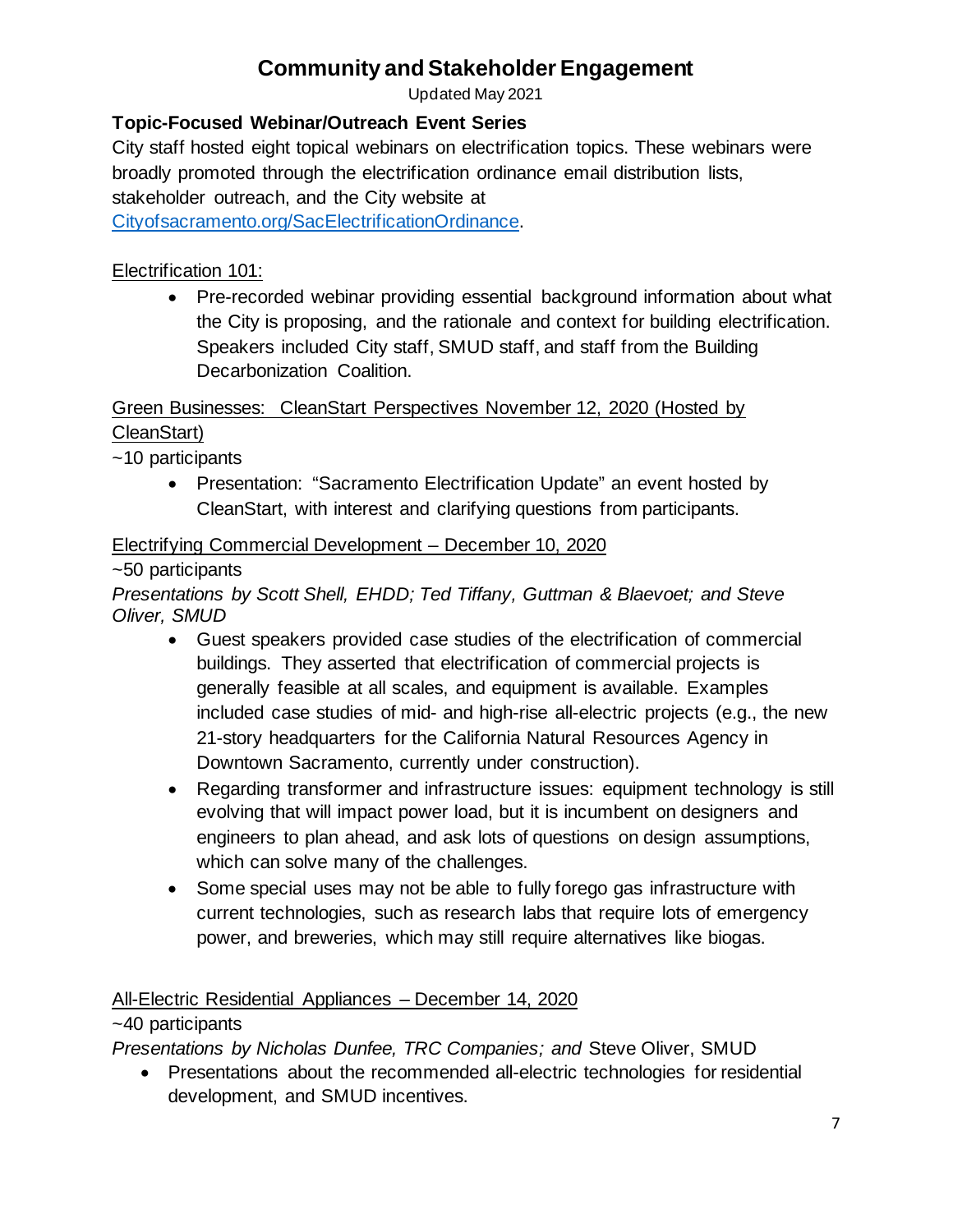Updated May 2021

## Electrification of Special Uses: Labs & Manufacturing – December 17, 2020

*Presentation by Stet Sanborn, Smith Group; and Steve Oliver, SMUD* 

• Presenters provided numerous examples of all-electric labs, healthcare centers, and manufacturing uses. The discussion acknowledged that some uses can be more challenging to fully electrify due to high load, the need for power backup options, and intensive energy demands in 24-7 operations.

#### Electrifying Multi-unit and Affordable Housing – January 7, 2021

## (~130 participants)

*Presentations by Sean Armstrong, Redwood Energy; and Vanessa Guerra Martinez, Mutual Housing*

- Presenters provided numerous examples of all-electric and zero-net energy affordable housing. However, all examples are outside of the SMUD territory and use net energy metering to incorporate solar photovoltaics and thereby enjoy increased competitiveness for financing and tax credits.
- The absence of a virtual net energy metering program with SMUD poses a challenge to the standard ways that housing developers package competitive affordable housing projects for funding. Local developers anticipate that this barrier will be exacerbated as new affordable housing projects electrify and need additional methods or support in lieu of virtual net energy metering.
- *See Attachment 3-Frequently Asked Questions for more details about the role of Net Energy Metering and Virtual Net Energy Metering in electrifying multiunit affordable housing.*

## Electrification & Workforce – January 15, 2021

## (~24 participants)

*Presentations by Larry Rillera, California Energy Commission; and Luis Sanchez, Community Resource Project Inc.*

• Presentations highlighted programs, initiatives, and opportunities related to electrification, EV charger installations, retrofits, and workforce. A number of partnerships and pathways exist, yet panelists acknowledged the need for partnership to facilitate the transition of low-income communities and trades into clean-energy workforce opportunities.

Electrification of Commercial Kitchens – January 25, 2021

(~39 participants)

*Presentations by Richard Young, Food Service Technology Center; and Courtney Payne, SMUD*